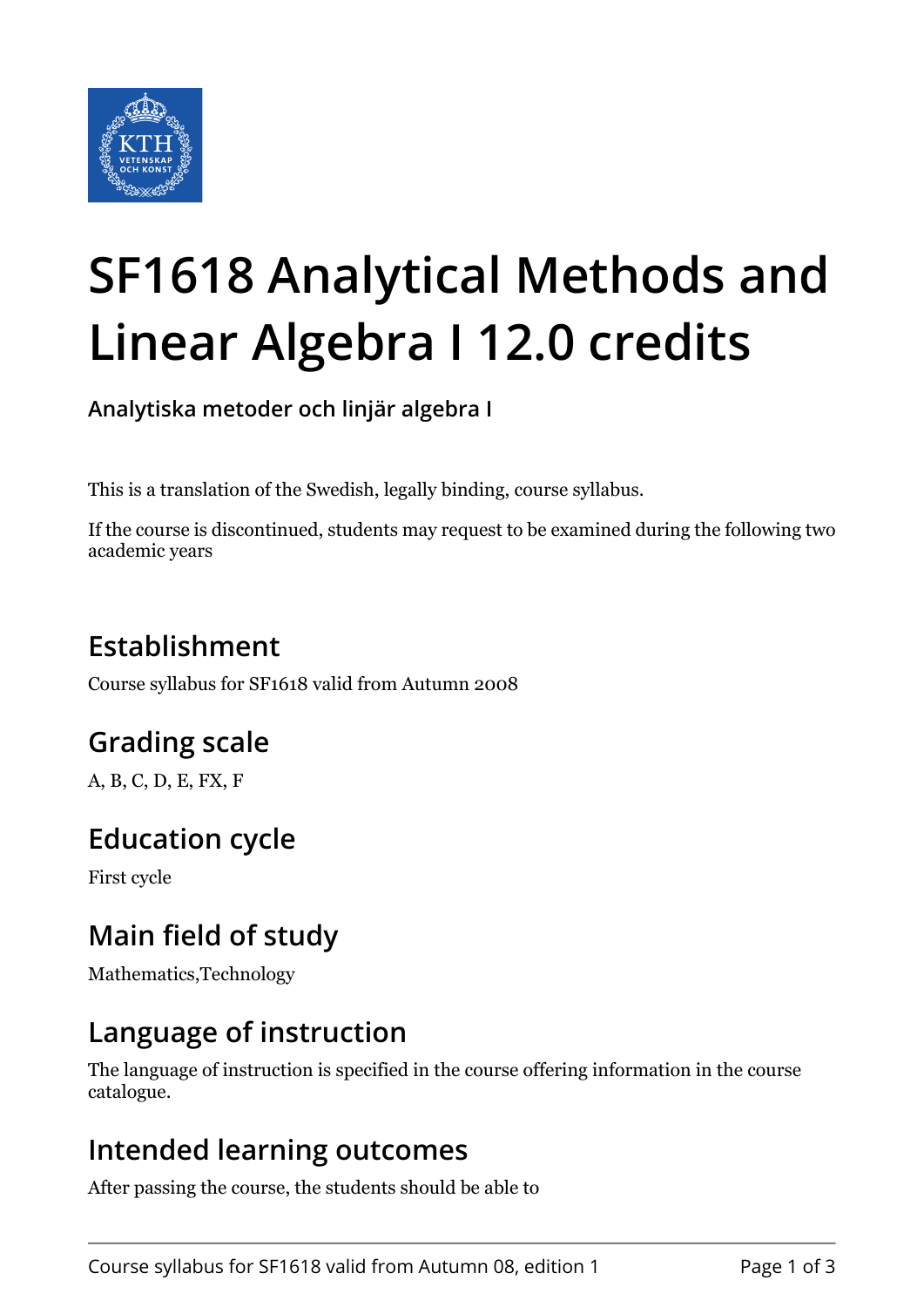#### **Fundamental concepts**

use the fundamental concepts of calculus, linear algebra and geometry: integers, real number, function, limit, continuity, derivative, integral, complex number, matrix, determinant, vector, line, plane.

#### **Usage of language**

write mathematical text using notation for variables, parameters, sum, limit, derivative and integral.

#### **Reasoning**

perform mathematical reasoning using: implications, equivalences, proof by contradiction and proof by induction.

#### **Mathematical modelling**

set up mathematical models and problems expressed in the terms of the fundamental concepts.

#### **Problem solving**

use classical solution methods of calculus, linear algebra and vector geometry.

#### **Complementary aims**

After the course the student should have

- Achieved a study technique that lays as basis for prosperous learning of the mathematical, scientific and technical subjects.
- Insights on how mathematical tools and thinking can be used in the further education and future professional life.

### **Course contents**

After the course, the students should be able to

- Define and interpret the fundamental concepts: elementary functions, limit, continuity, derivative, integral, infinite series, complex number, matrix, determinant, vector, dot product, cross product, triple product, line, plane.
- Investigate curves and analyze inequalities by using derivatives.
- Solve and geometrically interpret systems of linear equations.
- Use vector algebra to evaluate projections, distance, areas and volumes.
- Use Taylor polynomials to approximate functions.
- Evaluate limits using Taylor expansion and l'Hospital's Rule.
- Solve first or second order linear differential equation with constant coefficients.
- Evaluate some definite integrals using antiderivatives.
- Use the methods of integration to evaluate areas and volumes.